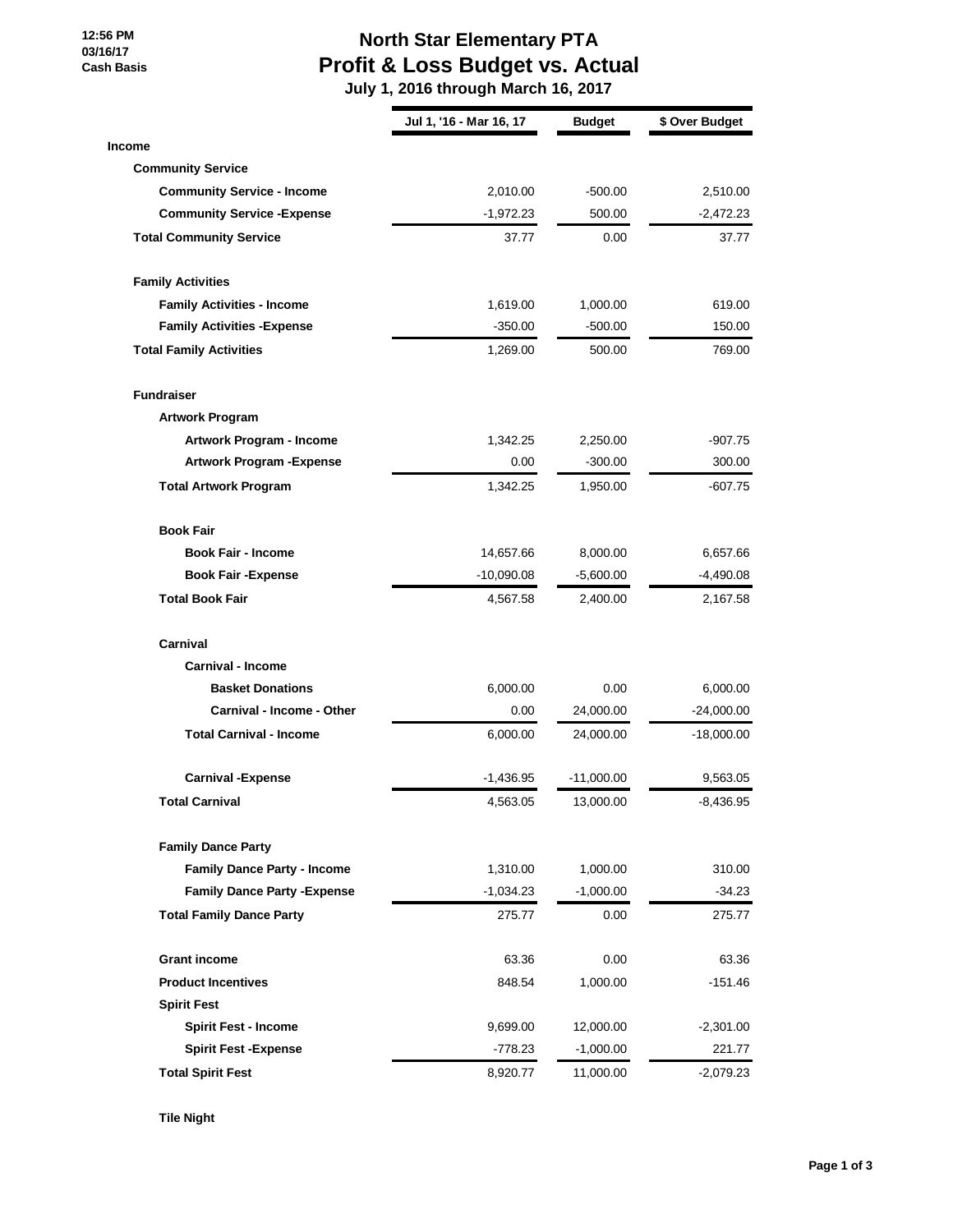## **12:56 PM 03/16/17 Cash Basis**

## **North Star Elementary PTA Profit & Loss Budget vs. Actual**

 **July 1, 2016 through March 16, 2017**

|                                     | Jul 1, '16 - Mar 16, 17 | <b>Budget</b> | \$ Over Budget |
|-------------------------------------|-------------------------|---------------|----------------|
| <b>Tile Night - Expense</b>         | 0.00                    | 1,500.00      | $-1,500.00$    |
| Tile Night - Income                 | 0.00                    | $-1,250.00$   | 1,250.00       |
| <b>Total Tile Night</b>             | 0.00                    | 250.00        | $-250.00$      |
| <b>Total Fundraiser</b>             | 20,581.32               | 29,600.00     | -9,018.68      |
| <b>Interest Income</b>              | 17.57                   | 10.00         | 7.57           |
| Membership                          |                         |               |                |
| <b>Membership - Income</b>          | 2,750.00                | 2,500.00      | 250.00         |
| <b>Membership - Expense</b>         | $-1,368.50$             | $-1,300.00$   | $-68.50$       |
| <b>Total Membership</b>             | 1,381.50                | 1,200.00      | 181.50         |
| <b>Spirit Wear</b>                  |                         |               |                |
| <b>Spirit Wear - Income</b>         | 5,222.30                | 5,750.00      | $-527.70$      |
| <b>Spirit Wear - Expense</b>        | $-2,991.60$             | $-4,600.00$   | 1,608.40       |
| <b>Total Spirit Wear</b>            | 2,230.70                | 1,150.00      | 1,080.70       |
| <b>Staff Appreciation</b>           |                         |               |                |
| <b>Staff Appreciation - Income</b>  | 1,114.60                | 750.00        | 364.60         |
| <b>Staff Appreciation - Expense</b> | $-1,099.93$             | $-2,250.00$   | 1,150.07       |
| <b>Total Staff Appreciation</b>     | 14.67                   | $-1,500.00$   | 1,514.67       |
| Yearbook                            |                         |               |                |
| Yearbook - Income                   | 7,440.00                | 8,500.00      | $-1,060.00$    |
| Yearbook - Expense                  | 0.00                    | $-7,000.00$   | 7,000.00       |
| <b>Total Yearbook</b>               | 7,440.00                | 1,500.00      | 5,940.00       |
| <b>Total Income</b>                 | 32,972.53               | 32,460.00     | 512.53         |
| Expense                             |                         |               |                |
| <b>Academic Competition</b>         |                         |               |                |
| <b>Math Olympiad</b>                | 149.00                  | 109.00        | 40.00          |
| <b>National Geography Bee</b>       | 225.00                  | 125.00        | 100.00         |
| <b>Science Olympiad</b>             | 25.00                   | 25.00         | 0.00           |
| <b>Spelling Bee</b>                 | 170.00                  | 170.00        | 0.00           |
| <b>Total Academic Competition</b>   | 569.00                  | 429.00        | 140.00         |
| <b>Charitable Assistance</b>        | 136.50                  | 500.00        | $-363.50$      |
| <b>Copy/Printing</b>                | 119.85                  | 500.00        | $-380.15$      |
| Family Fun 5k                       | 0.00                    | 50.00         | $-50.00$       |
| <b>Field Day</b>                    | 0.00                    | 250.00        | $-250.00$      |
| <b>Fifth Grade Activities</b>       | 0.00                    | 1,200.00      | $-1,200.00$    |
| <b>Garden Committee</b>             | 254.08                  | 500.00        | -245.92        |
| <b>Health and Wellness</b>          | 52.93                   | 200.00        | $-147.07$      |